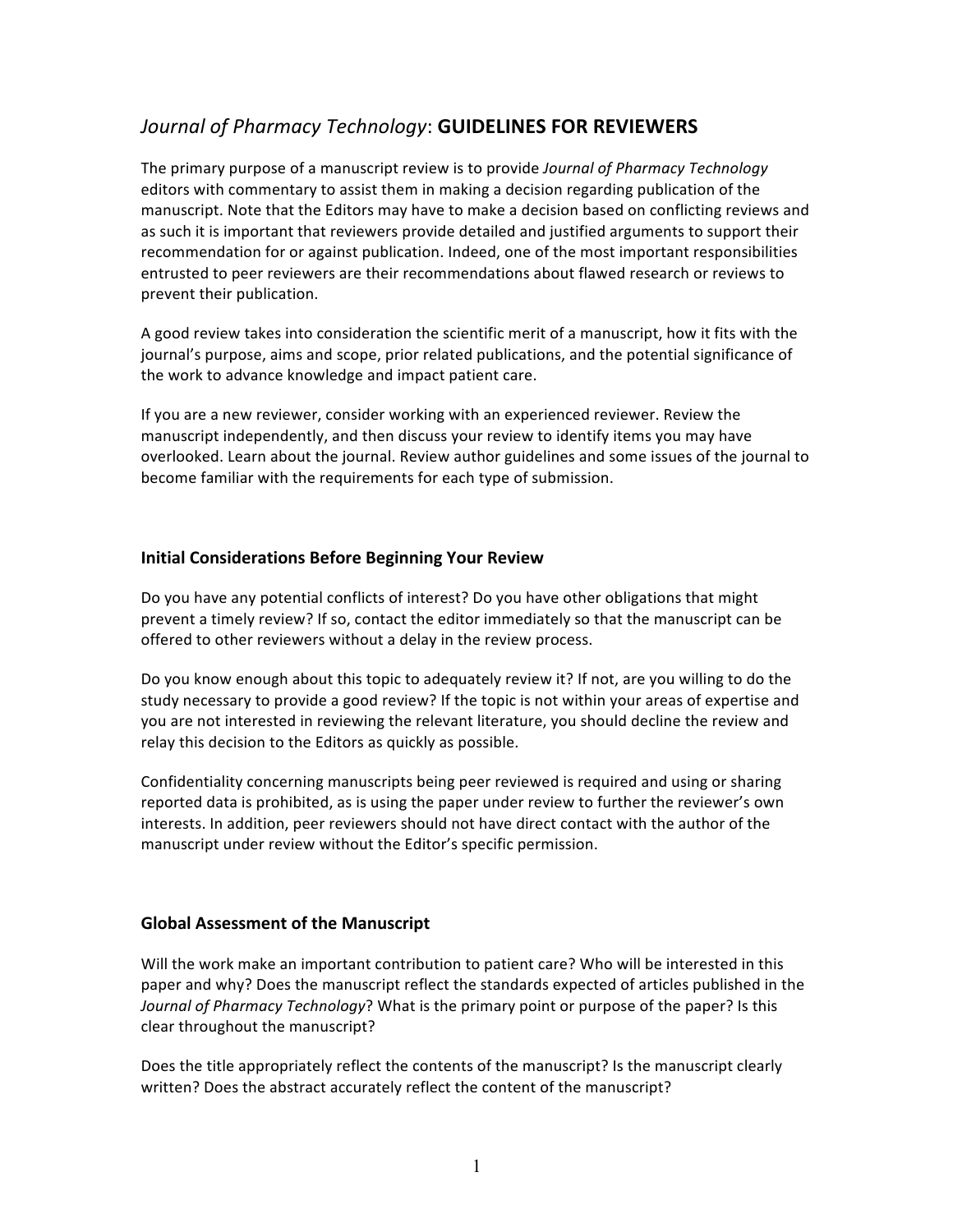## **Assessing the Body of the Manuscript**

Does each section of the manuscript actually contain the appropriate material?

How does the manuscript relate to previous publications on the topic? Do the authors cite relevant prior publications on the topic? Do they accurately convey the findings of these prior papers?

Are there other pertinent citations that the authors did not include that you can recommend?

If reviewing original research, check that the authors have included a statement to establish that the study was reviewed and approved by their Institutional Review Board. Does the study meet the requirements of ethical research?

Are the methods, including primary and secondary outcomes, clearly defined such that the study could be replicated? What further data or analysis would make the paper better? Is the statistical analysis of the data appropriate? If a statistical review is beyond your expertise, you should suggest to the Editor review by a statistician.

Are there data that were collected but not adequately described in the Results or Discussion?

Do the data support the authors' conclusions? One of the most commonly encountered problems with research submissions is an overstatement of the significance of the study results.

Confounding factors or study limitations can markedly alter research outcomes. Did the authors identify and account for important confounders? If confounders or limitations are not eliminated, did authors discuss their potential influence on the study's outcome?

Could the manuscript be shortened without compromising the clarity or content? Do the tables and figures add to the value of the manuscript? Data contained in tables or figures should not be duplicated in the body of the manuscript.

## **Writing Your Review**

Focus on content rather than writing style. Peer review is designed to evaluate the merit and ensure the scientific integrity of the manuscript. The editorial staff at the *Journal of Pharmacy Technology* will assist the authors with grammatical issues. Do note sentences, however, that are unclear and need to be reworded in order to relay the correct information to the reader.

Organize your review to follow the format of the manuscript. Label each comment so that the Editor and authors know exactly on what you are commenting. You should start each comment with the location of corresponding sentence in the manuscript. For example, "On page 2, Introduction section, first paragraph, lines 22-34, include the total dose administered over 24 hours."

It is often helpful to provide a summary or general comments section where you clearly state your overall opinion of the manuscript, followed by your specific suggestions for improvement.